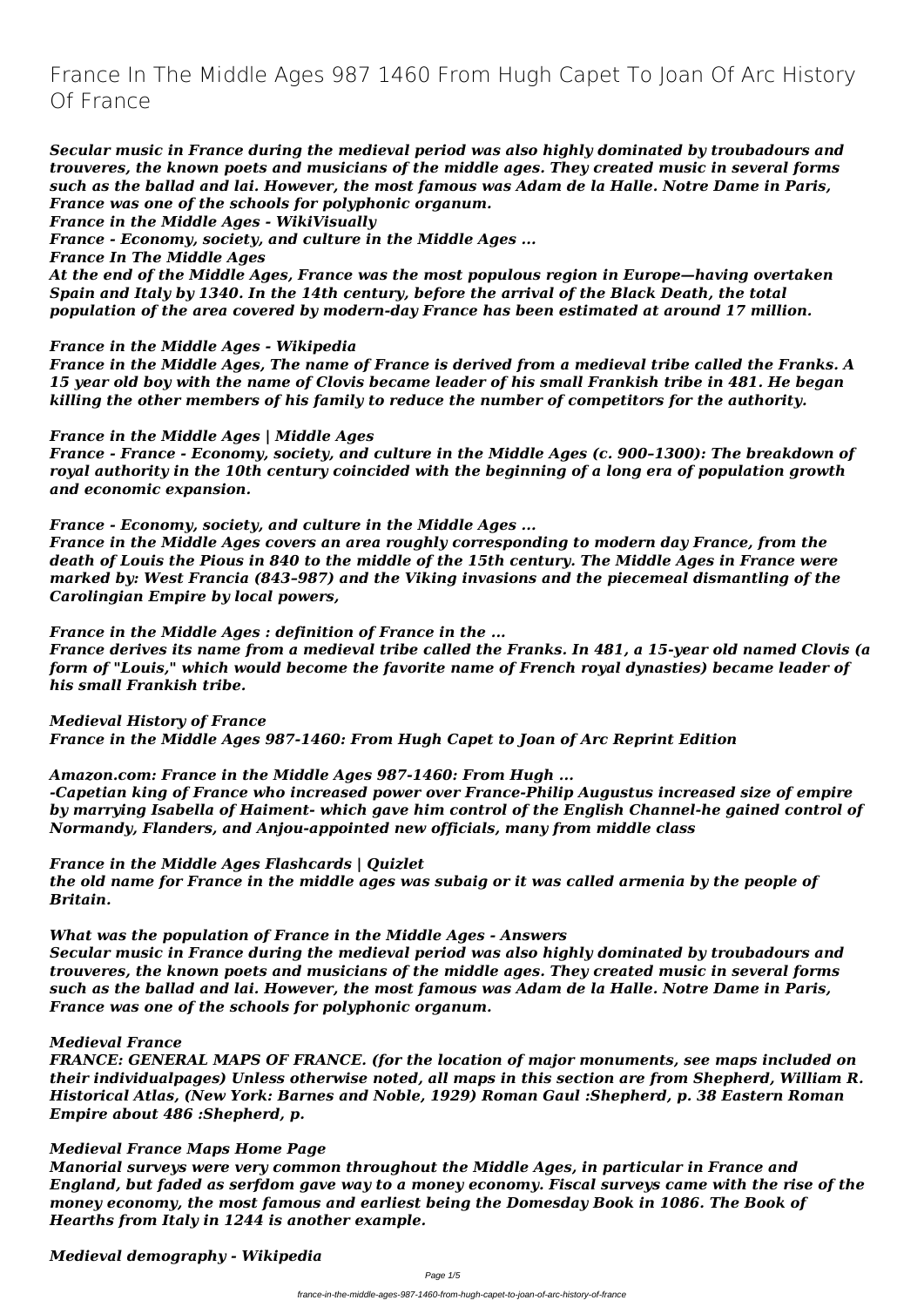*France in the Middle Ages was the most populated region in Europe (and the third most populous country in the world, behind only China and India), although there were great differences in density between the populated north and the relatively unpopulated south. In the 14th century, before the arrival of the Black Death, the total population of the area covered by modern day France has been estimated at around 17 million.*

#### *France in the Middle Ages*

*The Middle Ages were not a good time to be a child under seven. Based just on written records, scholars have found that 20% to 30% of young children died, and the actual number is likely higher. The majority of victims of the plague were children, and little kids also had to contend with whooping cough, influenza, tuberculosis, measles ...*

### *Facts About The Middle Ages In Europe And Around The World*

*The Middle Ages famously features great examples of extreme religiosity: mystics, saints, the flagellants, mass pilgrimage, and the like. But it would be wrong to assume that people were always very focused on God and religion, and definitely wrong to think that medieval people were incapable of sceptical reflection.*

### *Life in the Middle Ages: 10 Surprising Facts - HistoryExtra*

*By the middle of the 15th century, the English had been expelled from nearly all of France. They only held on to Calais - until 1558. The theme of this brief historical synopsis is this: For nearly four centuries, the English monarchy and nobility, which paradoxically were of French origin, fought wars in France in their ceaseless efforts to hang on to their huge "Angevin Empire" on the Continent.*

*England and France during the High Middle Ages ~ European ...*

*The Middle Ages: Art and Architecture. Gothic structures, such as the Abbey Church of Saint-Denis in France and the rebuilt Canterbury Cathedral in England, have huge stained-glass windows, pointed vaults and arches (a technology developed in the Islamic world), and spires and flying buttresses.*

## *Middle Ages: Definition and Timeline | HISTORY.com - HISTORY*

*In the Middle Ages in France, Medieval Latin was the primary medium of scholarly exchange and the liturgical language of the medieval Roman Catholic Church; it was also the language of science, literature, law, and administration.*

## *France in the Middle Ages - WikiVisually*

*The 17th century is noted for being a period of extravagance and power for the French Monarchy. King Louis XIII and Cardinal Richelieu transformed France's feudal monarchy to an absolute monarchy. Louis XIV, however, is the French king most associated with this period.*

#### **Medieval France Maps Home Page**

Manorial surveys were very common throughout the Middle Ages, in particular in France and England, but faded as serfdom gave way to a money economy. Fiscal surveys came with the rise of the money economy, the most famous and earliest being the Domesday Book in 1086. The Book of Hearths from Italy in 1244 is another example.

**France in the Middle Ages | Middle Ages Medieval France**

## **France In The Middle Ages**

**At the end of the Middle Ages, France was the most populous region in Europe—having overtaken Spain and Italy by 1340. In the 14th century, before the arrival of the Black Death, the total population of the**

**area covered by modern-day France has been estimated at around 17 million.**

**France in the Middle Ages - Wikipedia**

**France in the Middle Ages, The name of France is derived from a medieval tribe called the Franks. A 15 year old boy with the name of Clovis became leader of his small Frankish tribe in 481. He began killing the other members of his family to reduce the number of competitors for the authority.**

**France in the Middle Ages | Middle Ages**

**France - France - Economy, society, and culture in the Middle Ages (c. 900–1300): The breakdown of royal authority in the 10th century coincided with the beginning of a long era of population growth and economic expansion.**

**France - Economy, society, and culture in the Middle Ages ... France in the Middle Ages covers an area roughly corresponding to modern day France, from the death of Louis the Pious in 840 to the middle of the 15th century. The Middle Ages in France were marked by:** Page 2/5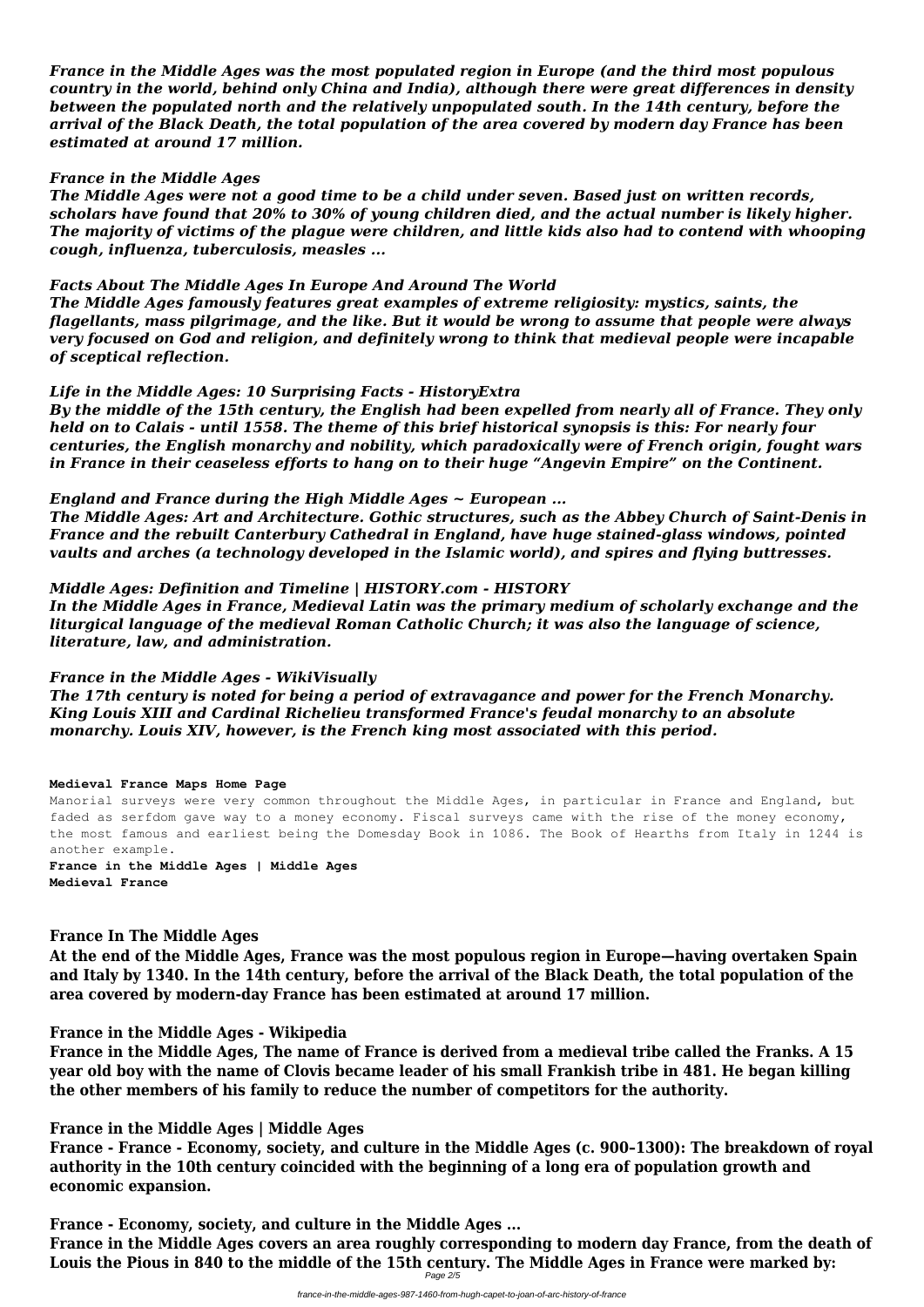**West Francia (843–987) and the Viking invasions and the piecemeal dismantling of the Carolingian Empire by local powers,**

**France in the Middle Ages : definition of France in the ...**

**France derives its name from a medieval tribe called the Franks. In 481, a 15-year old named Clovis (a form of "Louis," which would become the favorite name of French royal dynasties) became leader of his small Frankish tribe.**

**Medieval History of France France in the Middle Ages 987-1460: From Hugh Capet to Joan of Arc Reprint Edition**

**Amazon.com: France in the Middle Ages 987-1460: From Hugh ...**

**-Capetian king of France who increased power over France-Philip Augustus increased size of empire by marrying Isabella of Haiment- which gave him control of the English Channel-he gained control of Normandy, Flanders, and Anjou-appointed new officials, many from middle class**

**France in the Middle Ages Flashcards | Quizlet the old name for France in the middle ages was subaig or it was called armenia by the people of Britain.**

**What was the population of France in the Middle Ages - Answers**

**Secular music in France during the medieval period was also highly dominated by troubadours and trouveres, the known poets and musicians of the middle ages. They created music in several forms such as the ballad and lai. However, the most famous was Adam de la Halle. Notre Dame in Paris, France was one of the schools for polyphonic organum.**

**Medieval France**

**FRANCE: GENERAL MAPS OF FRANCE. (for the location of major monuments, see maps included on their individualpages) Unless otherwise noted, all maps in this section are from Shepherd, William R. Historical Atlas, (New York: Barnes and Noble, 1929) Roman Gaul :Shepherd, p. 38 Eastern Roman Empire about 486 :Shepherd, p.**

#### **Medieval France Maps Home Page**

**Manorial surveys were very common throughout the Middle Ages, in particular in France and England, but faded as serfdom gave way to a money economy. Fiscal surveys came with the rise of the money economy, the most famous and earliest being the Domesday Book in 1086. The Book of Hearths from Italy in 1244 is another example.**

#### **Medieval demography - Wikipedia**

**France in the Middle Ages was the most populated region in Europe (and the third most populous country in the world, behind only China and India), although there were great differences in density between the populated north and the relatively unpopulated south. In the 14th century, before the arrival of the Black Death, the total population of the area covered by modern day France has been estimated at around 17 million.**

#### **France in the Middle Ages**

**The Middle Ages were not a good time to be a child under seven. Based just on written records, scholars have found that 20% to 30% of young children died, and the actual number is likely higher. The majority of victims of the plague were children, and little kids also had to contend with whooping cough,**

#### **influenza, tuberculosis, measles ...**

#### **Facts About The Middle Ages In Europe And Around The World**

**The Middle Ages famously features great examples of extreme religiosity: mystics, saints, the flagellants, mass pilgrimage, and the like. But it would be wrong to assume that people were always very focused on God and religion, and definitely wrong to think that medieval people were incapable of sceptical reflection.**

#### **Life in the Middle Ages: 10 Surprising Facts - HistoryExtra**

**By the middle of the 15th century, the English had been expelled from nearly all of France. They only held on to Calais - until 1558. The theme of this brief historical synopsis is this: For nearly four centuries, the English monarchy and nobility, which paradoxically were of French origin, fought wars in France in their ceaseless efforts to hang on to their huge "Angevin Empire" on the Continent.**

#### **England and France during the High Middle Ages ~ European ...** Page 3/5

france-in-the-middle-ages-987-1460-from-hugh-capet-to-joan-of-arc-history-of-france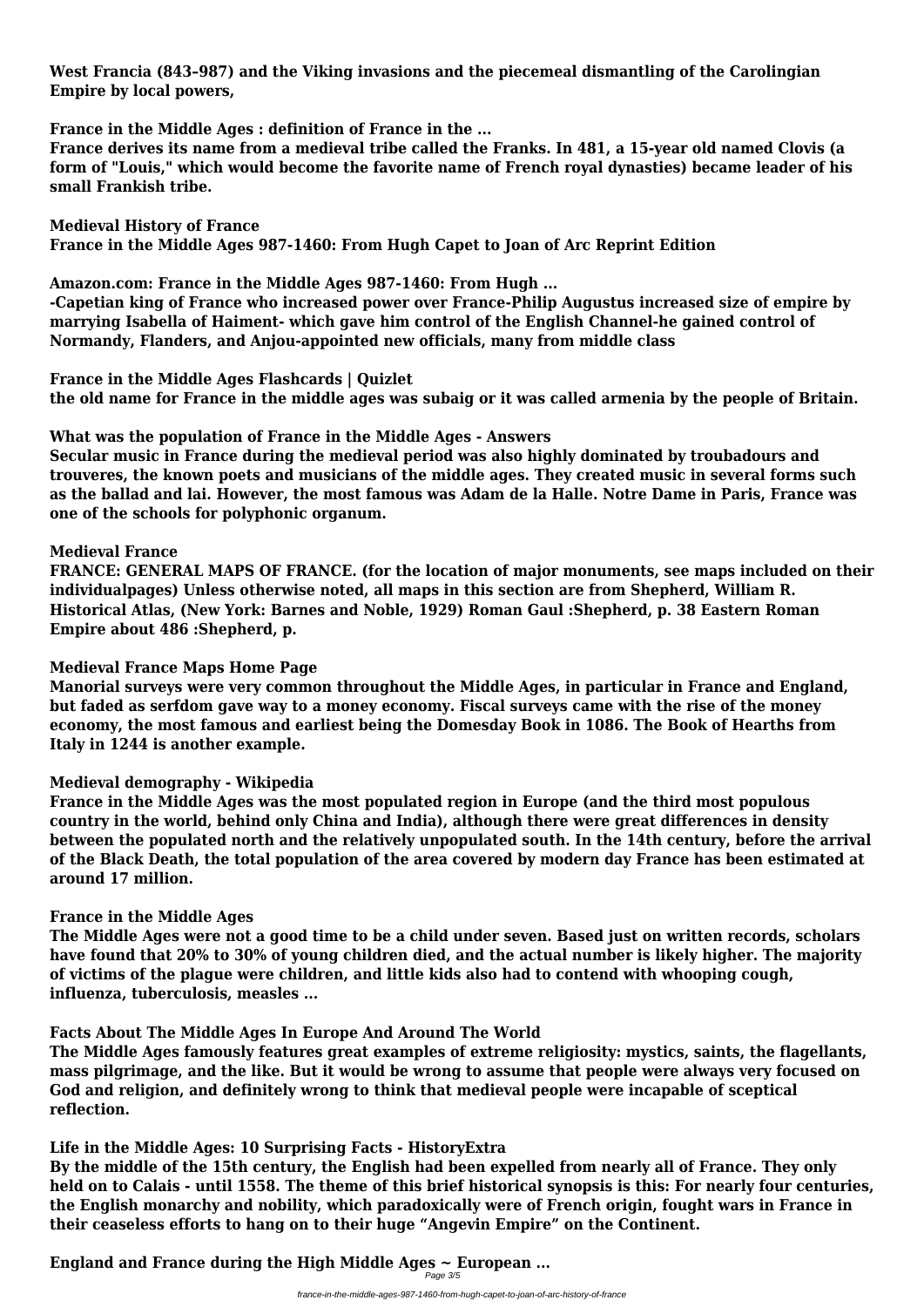**The Middle Ages: Art and Architecture. Gothic structures, such as the Abbey Church of Saint-Denis in France and the rebuilt Canterbury Cathedral in England, have huge stained-glass windows, pointed vaults and arches (a technology developed in the Islamic world), and spires and flying buttresses.**

#### **Middle Ages: Definition and Timeline | HISTORY.com - HISTORY**

**In the Middle Ages in France, Medieval Latin was the primary medium of scholarly exchange and the liturgical language of the medieval Roman Catholic Church; it was also the language of science, literature, law, and administration.**

#### **France in the Middle Ages - WikiVisually**

**The 17th century is noted for being a period of extravagance and power for the French Monarchy. King Louis XIII and Cardinal Richelieu transformed France's feudal monarchy to an absolute monarchy. Louis XIV, however, is the French king most associated with this period.**

**The Middle Ages were not a good time to be a child under seven. Based just on written records, scholars have found that 20% to 30% of young children died, and the actual number is likely higher. The majority of victims of the plague were children, and little kids also had to contend with whooping cough, influenza, tuberculosis, measles ...**

France in the Middle Ages was the most populated region in Europe (and the third most populous country in the world, behin only China and India), although there were great differences in density between the populated north and the relatively unpopulated south. In the 14th century, before the arrival of the Black Death, the total population of the area covered by mo day France has been estimated at around 17 million.

**By the middle of the 15th century, the English had been expelled from nearly all of France. They only held on to Calais - until 1558. The theme of this brief historical synopsis is this: For nearly four centuries, the English monarchy and nobility, which paradoxically were of French origin, fought wars in France in their ceaseless efforts to hang on to their huge "Angevin Empire" on the Continent. France in the Middle Ages 987-1460: From Hugh Capet to Joan of Arc Reprint Edition**

#### Medieval demography - Wikipedia

France in the Middle Ages, The name of France is derived from a medieval tribe called the Franks. A 15 year old boy with the name of Clovis became leader of his small Frankish tribe in 481. He began killing the other members of his family to reduce the number of competitors for the authority.

*The Middle Ages famously features great examples of extreme religiosity: mystics, saints, the flagellants, mass pilgrimage, and the like. But it would be wrong to assume that people were always very focused on God and religion, and definitely wrong to think that medieval people were incapable of sceptical reflection. Facts About The Middle Ages In Europe And Around The World France in the Middle Ages France derives its name from a medieval tribe called the Franks. In 481, a 15-year old named Clovis (a form of "Louis," which would become the favorite name of French royal dynasties) became leader of his small Frankish tribe.*

Amazon.com: France in the Middle Ages 987-1460: From Hugh ...

France In The Middle Ages France in the Middle Ages : definition of France in the ... France in the Middle Ages - Wikipedia

FRANCE: GENERAL MAPS OF FRANCE. (for the location of major monuments, see maps included on their individualpages) Unless otherwise noted, all maps in this section are from Shepherd, William R. Historical Atlas, (New York: Barnes and Noble, 1929) Roman Gaul :Shepherd, p. 38 Eastern Roman Empire about 486 :Shepherd, p.

At the end of the Middle Ages, France was the most populous region in Europe—having overtaken Spain and Italy by 1340. In the 14th century, before the arrival of the Black Death, the total population of the area covered by modern-day France has been estimated at around 17 million.

#### **France in the Middle Ages Flashcards | Quizlet**

France - France - Economy, society, and culture in the Middle Ages (c. 900–1300): The breakdown of royal authority in the 10th century coincided with the beginning of a long era of population growth and economic expansion.

the old name for France in the middle ages was subaig or it was called armenia by the people of Britain.

The Middle Ages: Art and Architecture. Gothic structures, such as the Abbey Church of Saint-Denis in France and the rebuilt Canterbury Cathedral in England, have huge stained-glass windows, pointed vaults and arches (a technology developed in the Islamic world), and spires and flying buttresses.

In the Middle Ages in France, Medieval Latin was the primary medium of scholarly exchange and the liturgical language of the medieval Roman Catholic Church; it was also the language of science, literature, law, and administration.

The 17th century is noted for being a period of extravagance and power for the French Monarchy. King Louis XIII and Cardinal Richelieu transformed France's feudal monarchy to an absolute monarchy. Louis XIV, however, is the French king most associated with this period.

Page 4/5